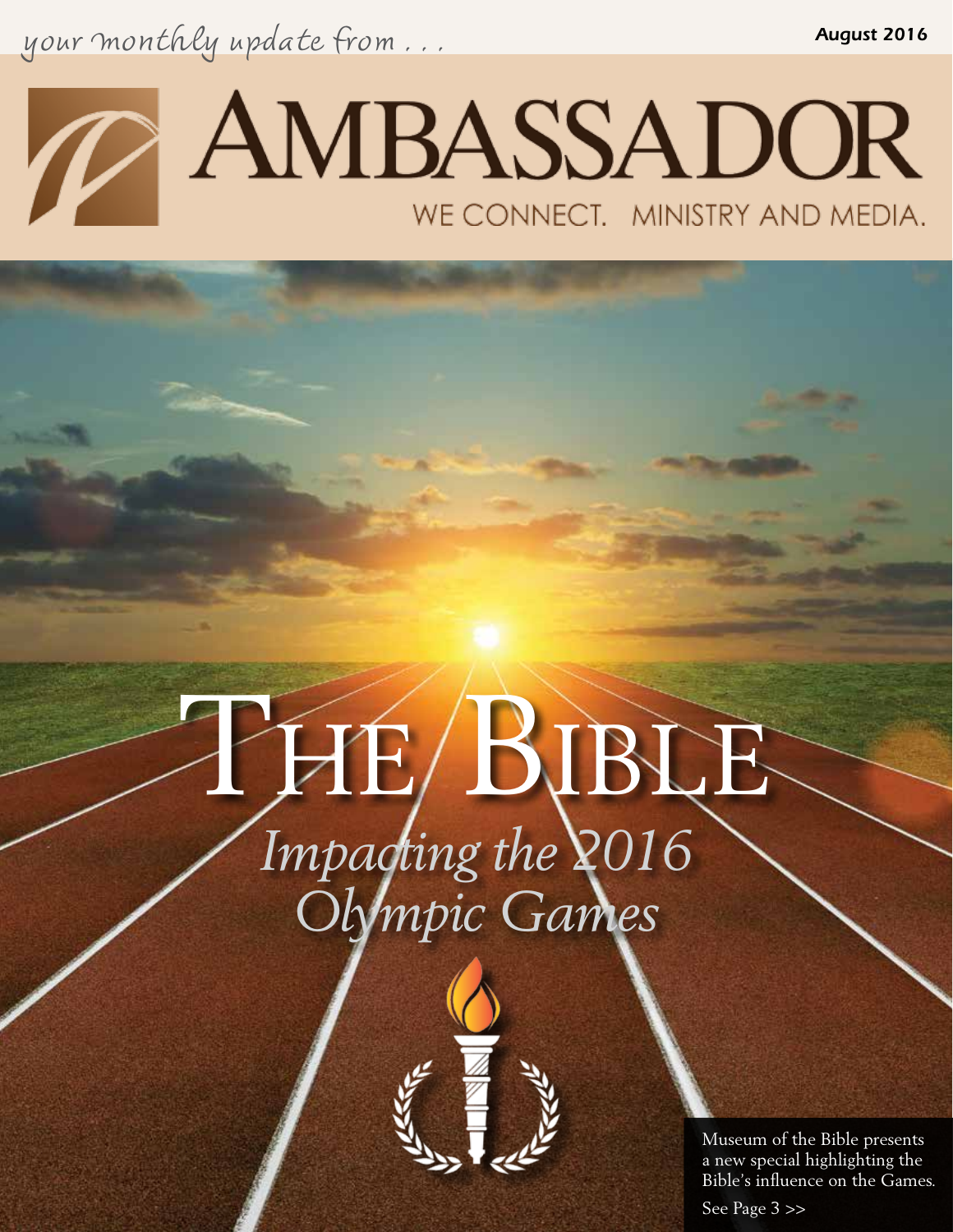A new e-book from **Joni and Friends** tackles the topic of volunteer recruitment. Titled *Engaging Game Changers*, the book is third in a series called *Irresistible Church*—resources for equipping the body of Christ to effectively reach those with disability—and their families.





Speaking of Rio de Janeiro (see page 3) … did you know that prolific author and pastor **Max Lucado** began his writing career while he was a church planting missionary in Rio many years ago?

Under the leadership of its Protecting Black Life arm, **Life Issues** has launched a new apologetic web series intended to help enhance the pro-life viewer's ability to speak into the pro-life



conversation. Check it out at the ministry website!

**John MacArthur** recently **Contract of the Contract of Tigure 2** spoke pointedly on how parents can respond biblically to the cultural assault on children. The two-part series *Shade for the Children* is offered on CD. Need a copy? Ask Michelle@ambaa.com.



did you know? tech updates **[BY JIM SANDERS]** 

#### *How Loud is Loud Enough?!*

Every few weeks, I get a call from someone complaining about program "X" not being "loud enough." It's not an unreasonable complaint, frankly, and there's a good explanation as to why.



Even though there's lots of science that goes into producing a good quality radio program, there's a boatload of art, too.

At the risk of being a bit wonky, it has to do with "loudness." All Amb-OS programs are "normalized" to -6 dBFS (six Decibels below the maximum level in a digital signal, where "0" is "full scale"). They all have the same maximum peak level. But even though the maximum peaks are all the same, there's a profound difference between the apparent loudness as a result of audio's nominal operating level.

Note the illustrations below. Figure 1 represents 60-seconds of audio, normalized to -6dBFS, with relatively little compression. Figure 2 is the same audio with the same maximum peaks, but with some degree of modest compression applied. It's easy to see that Figure 2 will appear to sound louder than Figure 1. The average levels in Figure 2 are at least 6 dB greater than Figure 1.



# **STATISTICS OF A PRETTY OF PROPERTY** of the language of the basic scale and the state of the language of the language of the language of the language of the language of the language of the language of the language of the language of the language of the langua

This is the same reason why CHR stations appear to sound louder than a local NPR affiliate.

Lastly, let me quote my mentor, Ken Van Prooyen, who would always tell me, "The best EQ is no EQ." He's right: the less digital signal processing necessary, the better. On the other hand, our responsibility as engineers is to ensure that we make the end product more listenable than when we got it. Don't be afraid to modestly limit the dynamic range of your audio in exchange for a program that's easier to hear.



# celebration

More wedding bells at Ambassador as our tech guru, **Jon Davis**, married **Marijke Bishop** on June 18 at a beautiful setting in Central California. Both are graduates of APU and are talented musicians in addition to (for Jon) knowing how to make our computers work perfectly! We're so happy for Mr. & Mrs. Davis congratulations, newlyweds!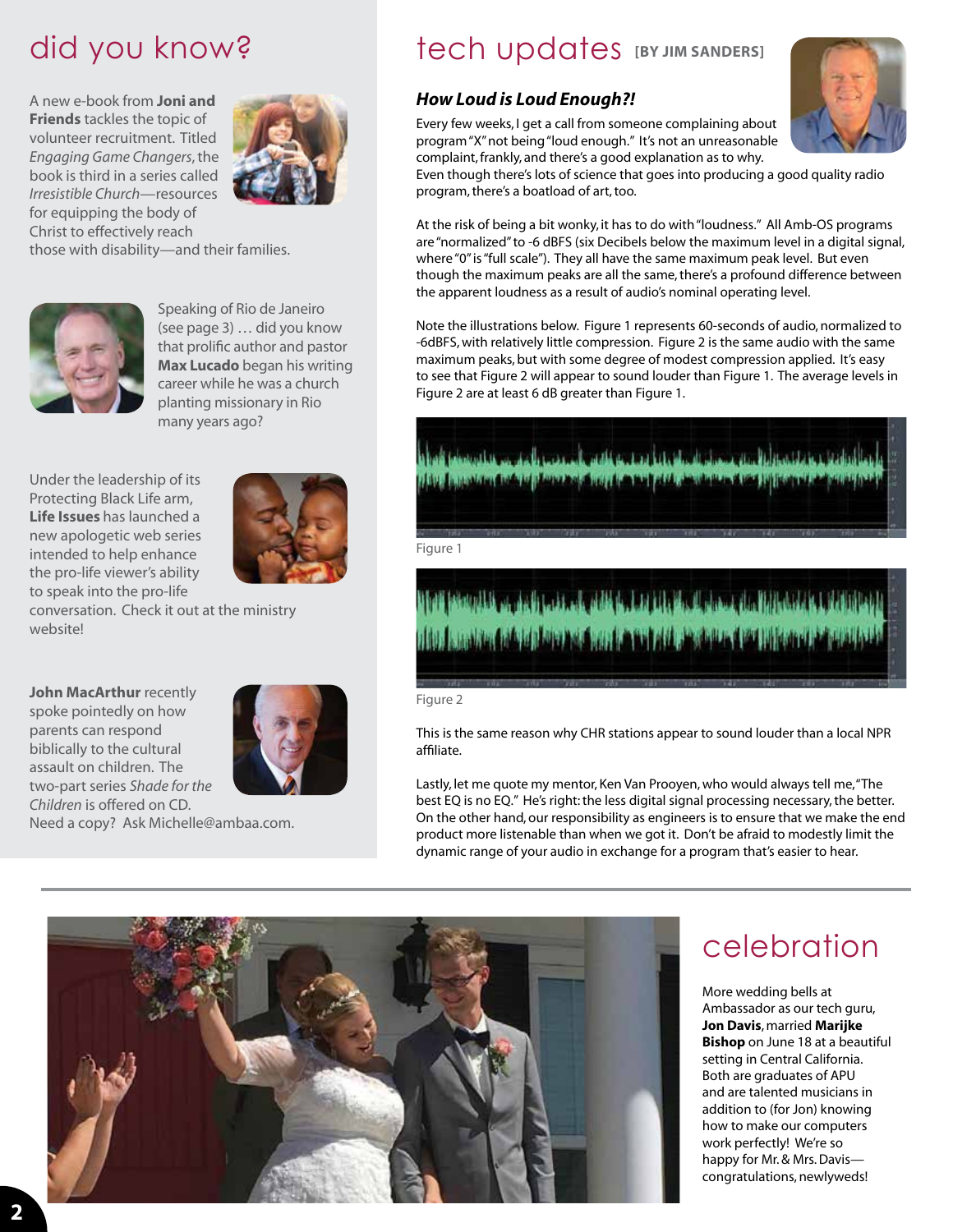## cover story

*Impacting the 2016 Olympic Games* THE BIBLE

Every day the 1:00 short feature *The Book* (from Museum of the Bible) makes the point that the Bible has impacted every aspect of culture—politics, architecture, scholarship, entertainment, business … it's impossible to find any corner of our world not marked by the Bible.

And the Olympics are no exception.

This month, the world's attention will be directed to Rio de Janeiro where thousands of athletes are gathered for athletic competition. And even here … the Bible's influence is clear.

Join heroes of past Olympics and those headed to Rio this month for an "up close" reminder of how the Bible has shaped the events of the Olympics over the past 120 years of its modern history.

> Eric Liddell. Bryan Clay. Madeline Manning Mims. Jesse Owens. These are just a few of the men and women who have competed and whose stories are dramatically retold in the 25:00 special.

NOTE: A corollary series of eleven 1:00 features is also offered for release in August.

Contact Haley@ambaa.com for clearance to air.



#### **ALSO THIS MONTH … "GOD SPEAKING"**

Designed for national focus August 1-8, **Anne Graham Lotz** and others are calling us to listen together to select passages of Scripture for one hour each day.

Will you help by inviting your audience to participate? PSAs voiced by Anne, Greg Laurie, James MacDonald, Eric Metaxas and others are ready for airing. These, plus resources for posting information on sign-up at your website are available at ambaa.com/888GodSpeaking … or contact Lee@ambaa.com.

*"Let's not just long for revival … let's ignite revival. God is speaking. Let's find out together what He has to say!"* —Anne Graham Lotz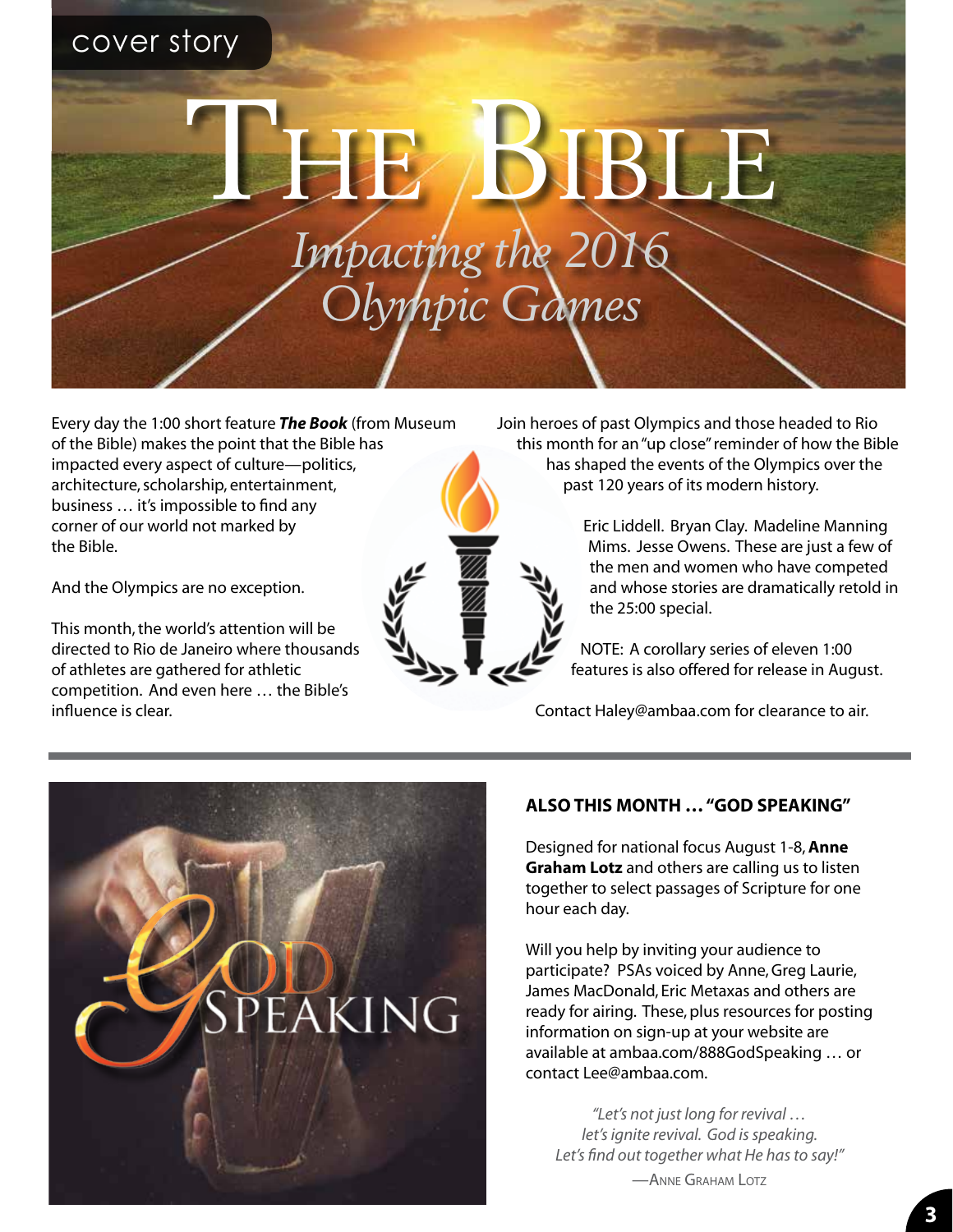## out & about





It was great to welcome **Don Green** to Ambassador and to have the privilege of producing "The Truth Pulpit" on behalf of his ministry at Truth Community Church (Cincinnati OH). Don was formerly Managing Director at Grace to You and our friendship has continued over a couple decades.



Nothing like live music under a summer sky especially when it's with great friends **Jon & Noonie Fugler** (Reach Beyond) visiting SoCal.

It was a very productive meeting with the *Ignite* crew when **Barry Meguiar** and his team drove over to AAA for our brainstorming session. (It wasn't a long trip—our offices are about five minutes apart.) With Barry (and the beautiful Woody) are ROTW staff: **Katie Kennedy**, **Leslie Kennedy**  and **Mike Kennedy**—and a few Ambassadors too.





On the way to Camarillo (see page 5), our team stopped to tour the **Joni and Friends**  facility—including a visit to Joni's painting studio. What a thrill! We were moved with the gift of the leaping deer nekcklaces from Joni's friend, Tracy Taylor.



Delighted that two ministry partners met for the first time at the Amplify Conference—**Ed Stetzer** (*BreakPoint This Week*) and **David Wollen** (*Anchor Today*).





Now that's friendship! At a Chris Tomlin concert event, Rick Warren greeted speaker **Max Lucado** with … well, probably they'd call it a holy kiss.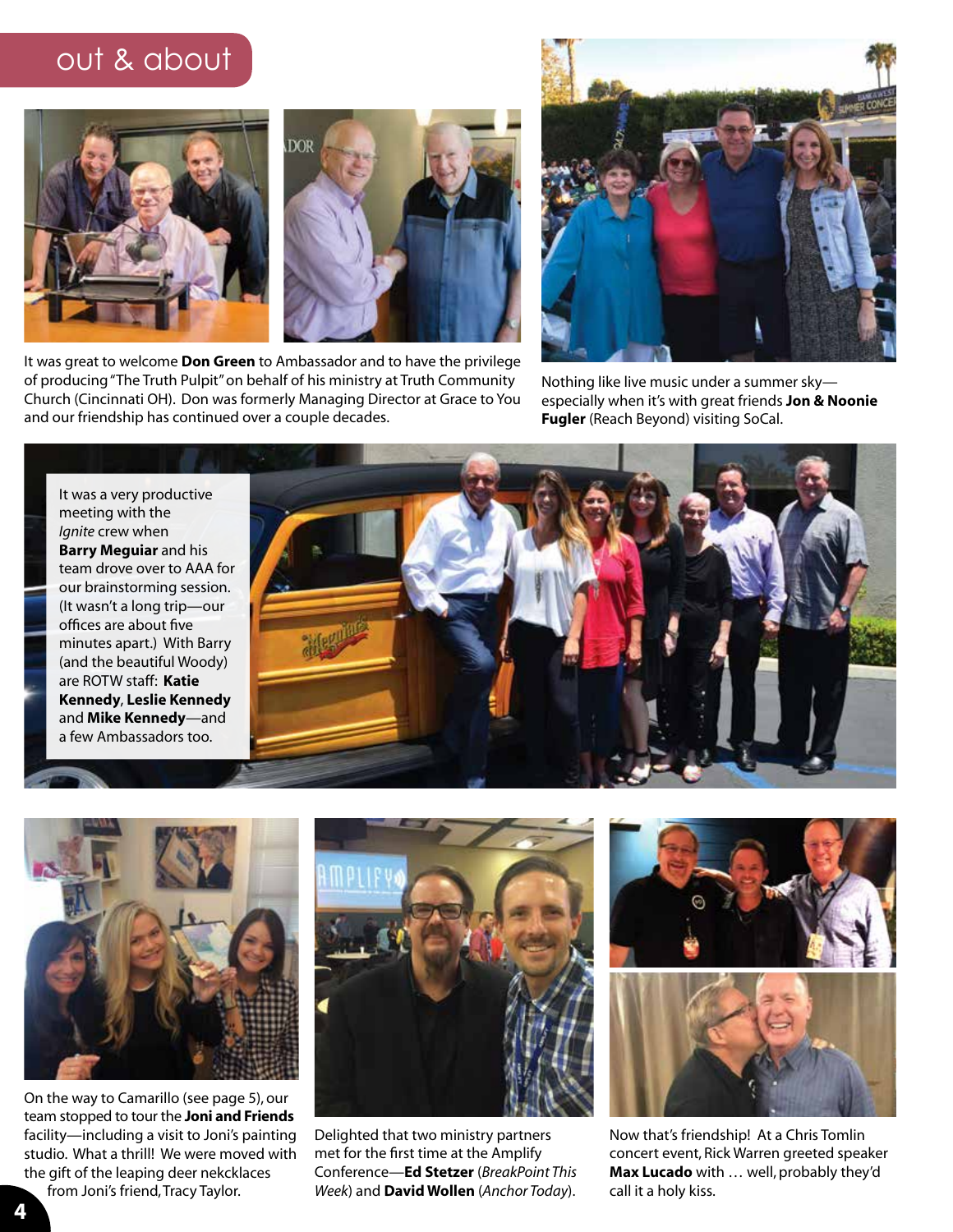It was "field trip day" for the Ambassador Marketing team when eight of our crew were welcomed to Salem's corporate office in Camarillo CA. Great fellowship (and a terrific meal) with friends including those pictured. Our time together actually concluded with a visit to the nearby Reagan Library with a VIP tour of the museum that included a special current Vatican exhibit and dinner on the terrace after the place had closed. Looking forward to reciprocating … an offer which stands for all our station partners!

> Our partnership with **Ed Atsinger**  extends over 40 years—from the beginning at KDAR-FM (Oxnard CA) when AAA placed "new" programs like Focus and Grace to You on the station.









Thanks to **Chris Gould** and **Lisa Campos** (bookended by the AAA team) who hosted us at Salem and the Reagan Library.

> At day's end it was dinner on the terrace—so glad **Michelle Gould** and **Scott Hunter** could join the group for day's end fellowship.

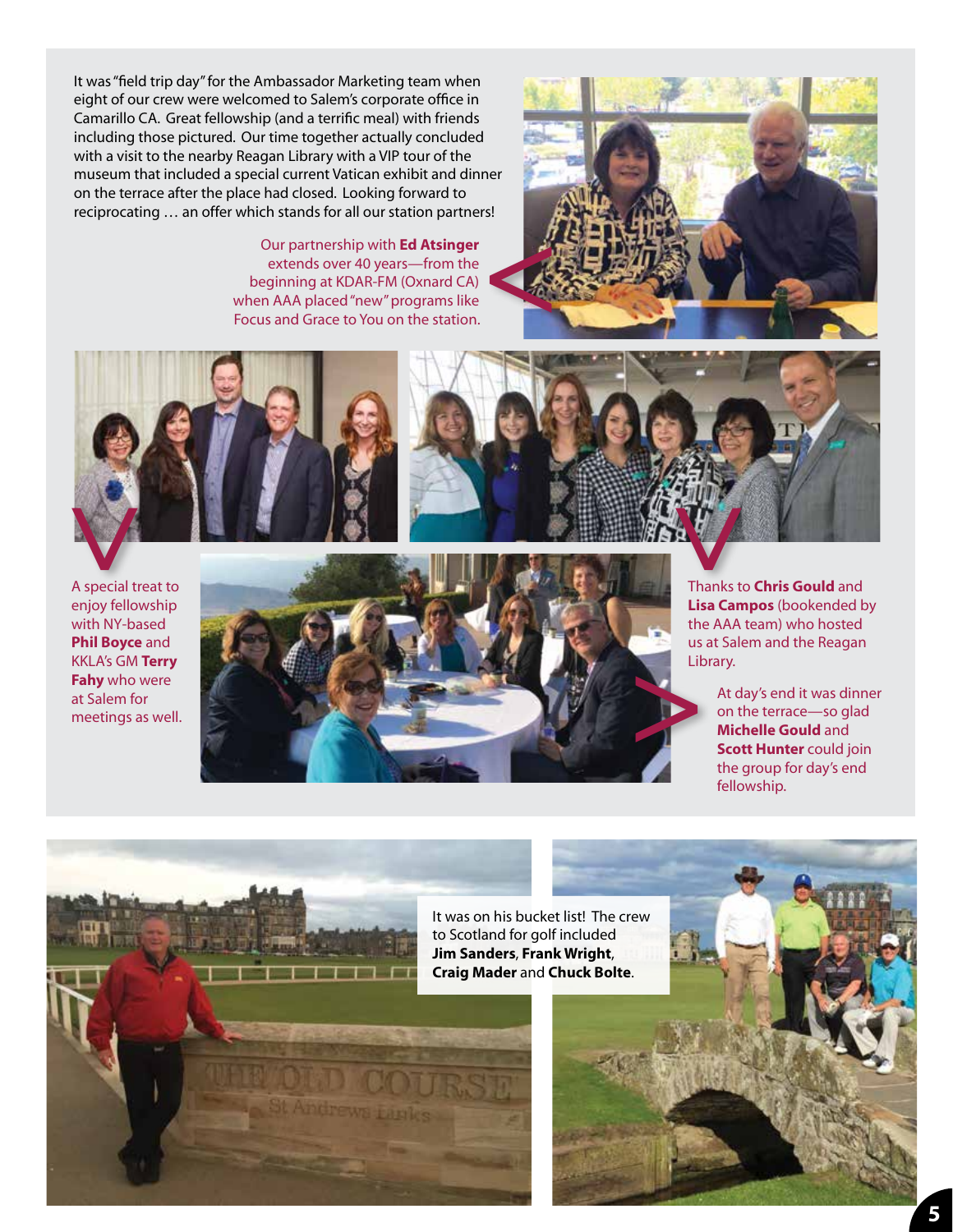# getting to the point



Looking for how to spend good reading time? Watch this column as we introduce you to a "Top 10" suggested reading list from each of *our speakers. This month it's JOHN STONESTREET (President of The Colson Center and speaker for "The Point" and "BreakPoint").*

John writes ... Only 10? Not sure I *could boil it down to just that many, so here are ten I love — a mix of classics, plus a few newer ones I really appreciate.*

#### **10. The Fabric of Faithfulness**

(Steven Garber) — The best book on Christian education that I know of, and simply a must-read for anyone interested in discipling future generations.

**9. 7 Women** (Eric Metaxas) — Because I have a contractual obligation to mention a Metaxas book whenever I speak in public. Just kidding — as the daddy of daughters, I like this for my kiddos — especially that these 7 women were great because they were women, not by acting more like men.

**8. Not the Way It's Supposed to Be: a Breviary of Sin** (Cornelius Plantinga). A book on sin? Yes… you'd think we'd all be experts on sin already, right? In one sense — practicing sin — we are. In other sense — understanding the scope of the fall and the impact of sin both personally and structurally we aren't. But we should be.

**7. Alone Together** (Sherry Turkle) — The most insightful commentator alive on how technology shapes our souls. Turkle, who has been observing technology and its impact for 30 years, has evolved from excited to alarmed, and she tells you why.

**6. Never Eat Alone** (Keith Ferazzi) — The ultimate non-creepy networker, Ferazzi will convince you of the power of relational capital, and how to get it.

**5. The Way of the Modern World: Or Why We Live as If God Doesn't Exist** (Craig Gay). I've come back to this book to understand culture more than any other, though *How Not to Be Secular* by James K. A. Smith is a recently published close second.

**4. The Abolition of Man** (C.S. Lewis). This book is more true than it was when he wrote it, especially the first article "Men Without a Chest."

**3. The Book of Common Prayer**  (1928) — I struggle with prayer, but this collection gives me words and sharpens my requests. I often will send specific prayers to those struggling, instead of just saying "I will pray for you."

**2. How Now Shall We Live** (Chuck Colson and Nancy Pearcey) — The book that made worldview cool with evangelicals, and a brilliant mix of important ideas and compelling stories.

**1. Knowing God** (J.I. Packer) — Theology should form our hearts and lives, and no one has written on this better than Packer. I first discovered this book in college, and am grateful I did.

Follow John on Twitter: @JBStonestreet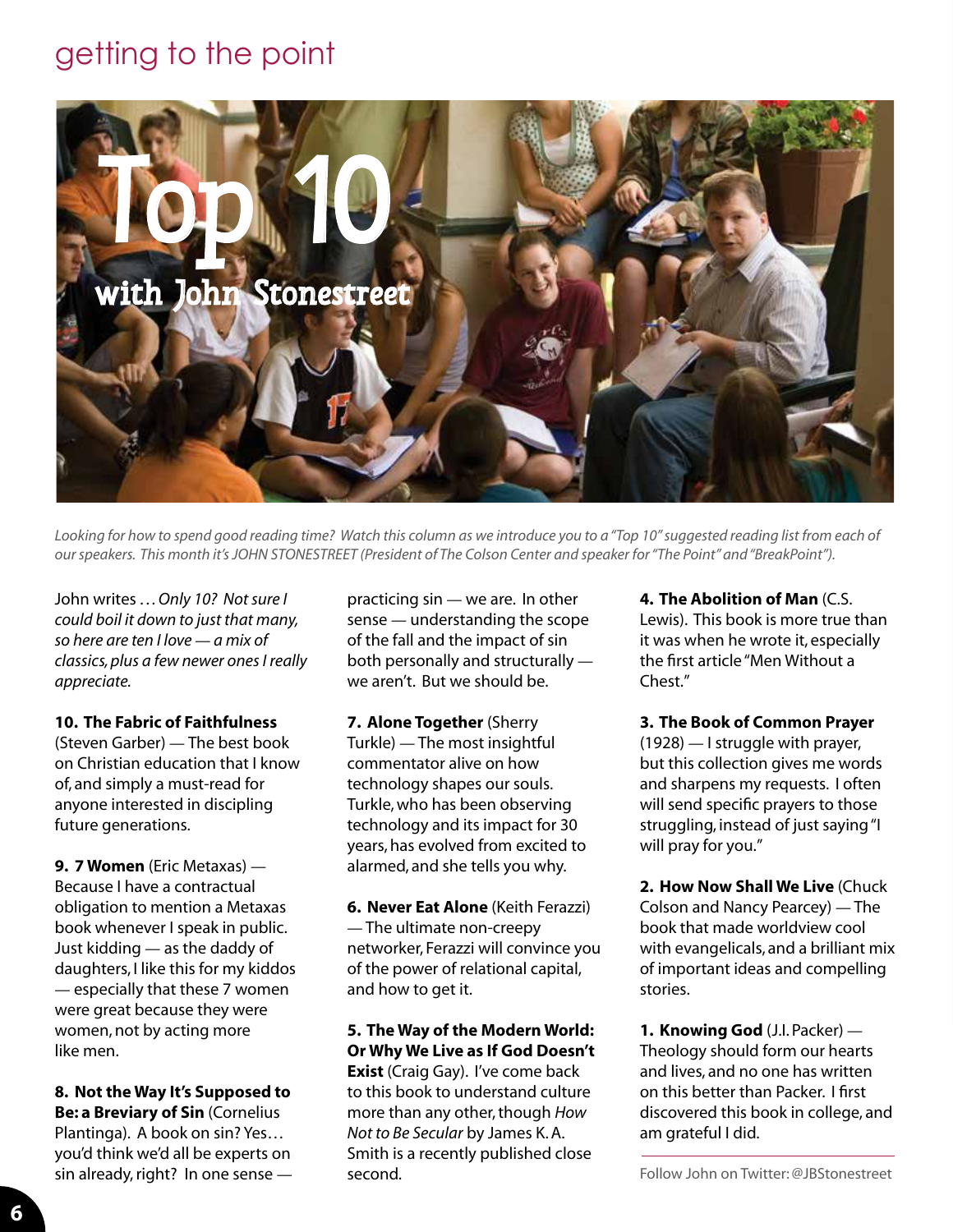# question of the month

The history of modern Olympics has been filled with memorable stories—we asked some friends to name a favorite Olympic moment. Share yours at our website!

I have always loved the track and field competition. Specifically, I enjoyed watching Michael Johnson win gold in both the 200 and 400 meter race in the 1996 Atlanta Games. Not only was he fast but he



*WIWU-Indiana Wesleyan University (Marion IN)*

Anytime a central Iowa Olympian is competing: Shawn Johnson or Lolo Jones, for example. Always exciting!

*Dave St. John Station Manager KTIS-FM (Minneapolis/ St. Paul MN)*

My favorite memory of the Olympics is when Kerri Strug broke her ankle, yet found the strength to vault so that the US women's team could hold on to their gold. She was then carried to the

podium. What a great sign of perseverance. I remember it like it was yesterday!

> *Brett Larson General Manager WDCX (Buffalo/Toronto)*



The 1992 Olympic Basketball "Dream Team" winning the Gold. And Michael Phelps winning 8 gold medals in 2008. But I think the one that stands out most was the American Gymnastics Team winning the team gold in Atlanta in 1996—the



highlight being Keri Strug on the vault posting the score that clinched the gold with an injured ankle!

*Jeremy Smith*

*Operations Manager/Morning Host WLBF (Montgomery AL)* 

Definitely … Kerri Strug competing on a broken ankle and winning a gold!

*Roger Henderson The Promise Portsmouth Broadcasting*

Two very specific moments of the many over a lifetime of being glued to the set waiting for Jim McKay to speak  $\odot$ . First—when Paul Wylie won the Gold for the U.S. Figure Skating team on my birthday (February 15) in 1992. Because his parents were



active in our church (Fullerton Evangelical Free) in that era, we knew of Paul's deep spiritual commitment. After knowing his long struggle to "top the list," it was just thrilling to watch him win that day. Second—when Azusa Pacific University alum Bryan Clay won the Gold for the Decathlon. I was with other alum enjoying a visit to NYC—a city that's already "exciting" … hearing the news that Bryan had clenched the Gold made for an extraordinary moment.

*Peggy Campbell President, Ambassador*

*Run in such a way as to take the prize. "* —I Corinthians 9:24



As a part of the True Woman '16 Conference event, **Revive Our Hearts** will host a remarkable national prayer event for women on Friday, September 23 (7-10PM ET) … and you're invited to participate!

Leading thousands of women in prayer, **Nancy DeMoss Wolgemuth** will be joined by **Bob Bakke**, **Kay Arthur**, **Joni Eareckson Tada**, **Janet Parshall** and others. The event will be simulcast nationally over Moody Radio. For more information, contact Jennifer@ambaa.com.

# coming up

#### **AUG 1-8**

**Listen to God's Word** one hour each day … see page 3 for details!

#### **AUG 2-5**

**CRU** hosts its "Creating Options Together" 2016 Conference with the theme "Grace & Justice" and addressing issues of urban concern (St Paul MN)

#### **AUG 6-13**

Join **John Stonestreet** (The Colson Center) on the Stand to Reason Cruise to Alaska

> *Few things are more delightful than grandchildren fighting over your lap. —Doug Larson*

This year, **SEPTEMBER 11** has been designated as **National Grandparents Day** . . . in some ways it seems fitting that a date that's become synonymous with disruption of legacy, will this year share the hope that is the batonpassing of grandparents.

To help make the celebration a significant one, we've prepared a number of station resources for you to use including graphics, banners, speaker-voiced PSAs and a very touching audio piece. Check our website landing page for more detail—and we'd be pleased if you used them generously!

#### **SEP 9-11**

The team at **Evangelism Explosion**  (John Sorensen/Sharing Life Today) will be one of the sponsors at the Values Voters Summit (Washington DC).

#### **SEP 29-30**

Come to Colorado Springs for the "Blended Summit" held at the **Focus on the Family** campus—it's a "blended" effort with Focus and **FamilyLife** in partnership on behalf of blended families!

**7**

**7**